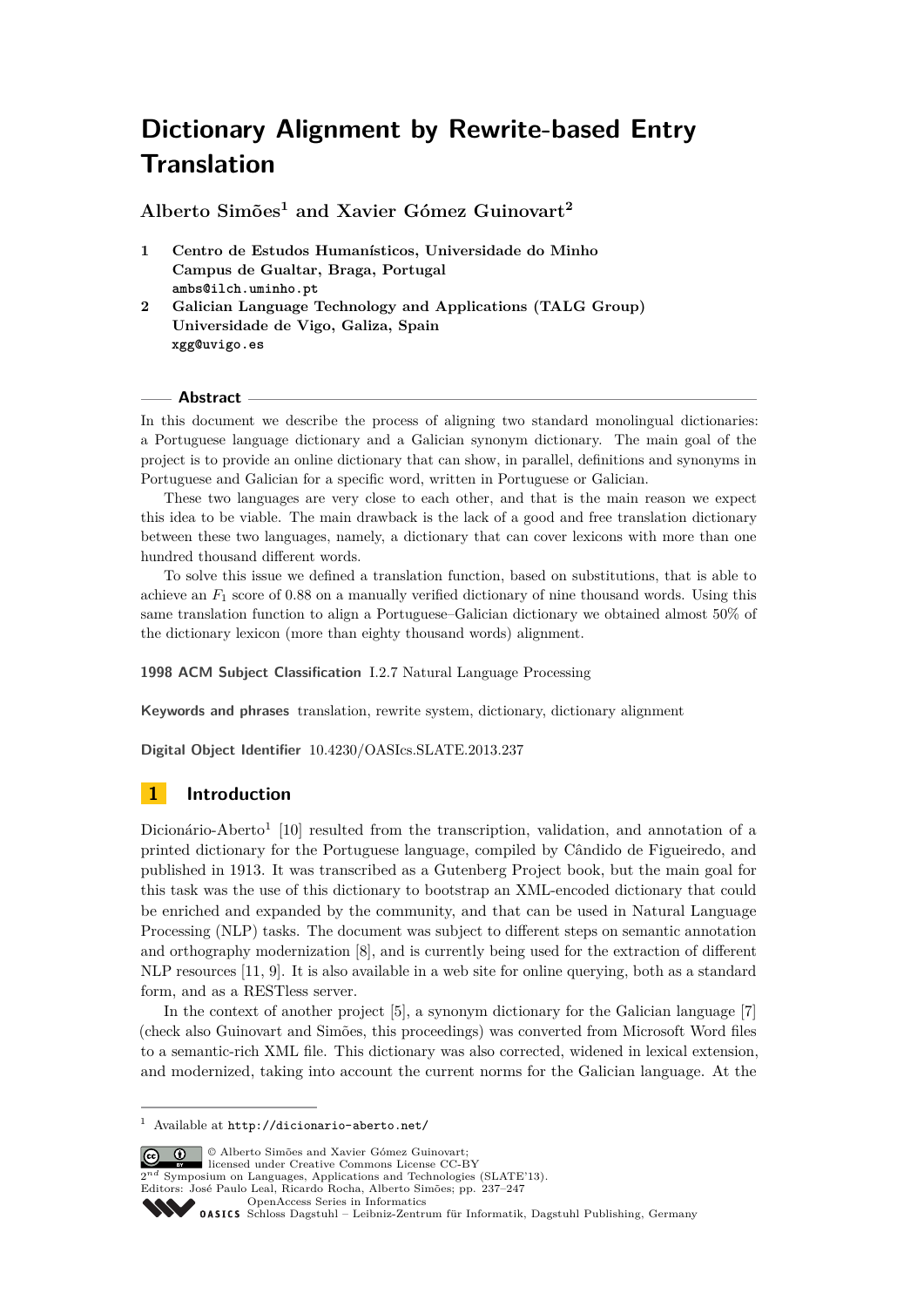#### **238 Dictionary Alignment by Rewrite-based Entry Translation**

moment the result of this work is not available to download because it is not finished yet, but the dictionary contents will soon be available in a web site for online querying.

Given the proximity of the two languages we decided that it would be interesting to show Galician definitions together with the Portuguese definitions. This would be useful for language researchers, but it can also be used to enrich a common thesaurus.

The main problem to bring this project to life is the alignment task: how to make entries from both dictionaries correspond to each other.

This task could be easy to execute if there was a bilingual dictionary. But there are few bilingual dictionaries between Portuguese and Galician, and the ones available are too small to allow the alignment of dictionaries with more than a hundred thousand entries.

The main contribution of this article is the test of the following hypothesis:

*Given the proximity between the two languages, would it be possible to transform a Portuguese word in the dictionary into a Galician word just by applying a set of rewrite rules?*

The following section describes the translation function, what rewrite rules are used, and the order in which they should be applied. Section [3](#page-2-0) describes two evaluation processes: the first one using a small Portuguese–Galician bilingual dictionary, that was hand-curated; the second one, using a bigger dictionary obtained by dictionary triangulation. In Section [4](#page-6-0) the dictionary alignment process is performed, and the results discussed. Finally, we conclude with some final remarks.

## **2 Translation Function**

The translation function that, given a set of valid Galician words (*Lgl*) and a Portuguese word  $(w_{pt})$ , returns a single<sup>[2](#page-1-0)</sup> Galician word, will be denoted by  $\mathcal{T}(L_{gl}, w_{pt})$ , and is defined as a set of substitutions that rewrite a Portuguese word into a Galician translation.

Table [1](#page-3-0) summarizes the performed substitutions. First, the Portuguese word is tried as a Galician word without any modification. If it is does not exist in the target lexicon, the substitutions are performed. The substitutions are ordered from more general substitutions to more specific ones (this was done manually, both from the authors knowledge of the two languages, and querying the dictionary to confirm the number of cases for each substitution). In some cases, less general rules needed to be performed first than more general ones, because of their interdependence. For example, the substitution from *-ção > ción* depends on the existence of the *ç* character that might be substituted by the *z* character, if the more general substitution  $c > z$  is applied first. If they get applied in the wrong order the second substitution will not take place (as no *ç* character will be found), decreasing the number of correctly translated words.

Notice that some substitutions have two possible targets. In these cases, both possible words are maintained, and consequent substitutions will be applied to all words. That is why there are some substitutions that include the string being substituted as the substitution result: *im- > im-, inm-*. This rule will force that all Portuguese words with the prefix *im*will be rewritten into two possible translations: the original one, and another one where *im*was substituted by *inm-*.

<span id="page-1-0"></span><sup>&</sup>lt;sup>2</sup> As explained below, the function generates, internally, a set of possible translations, but only one is returned.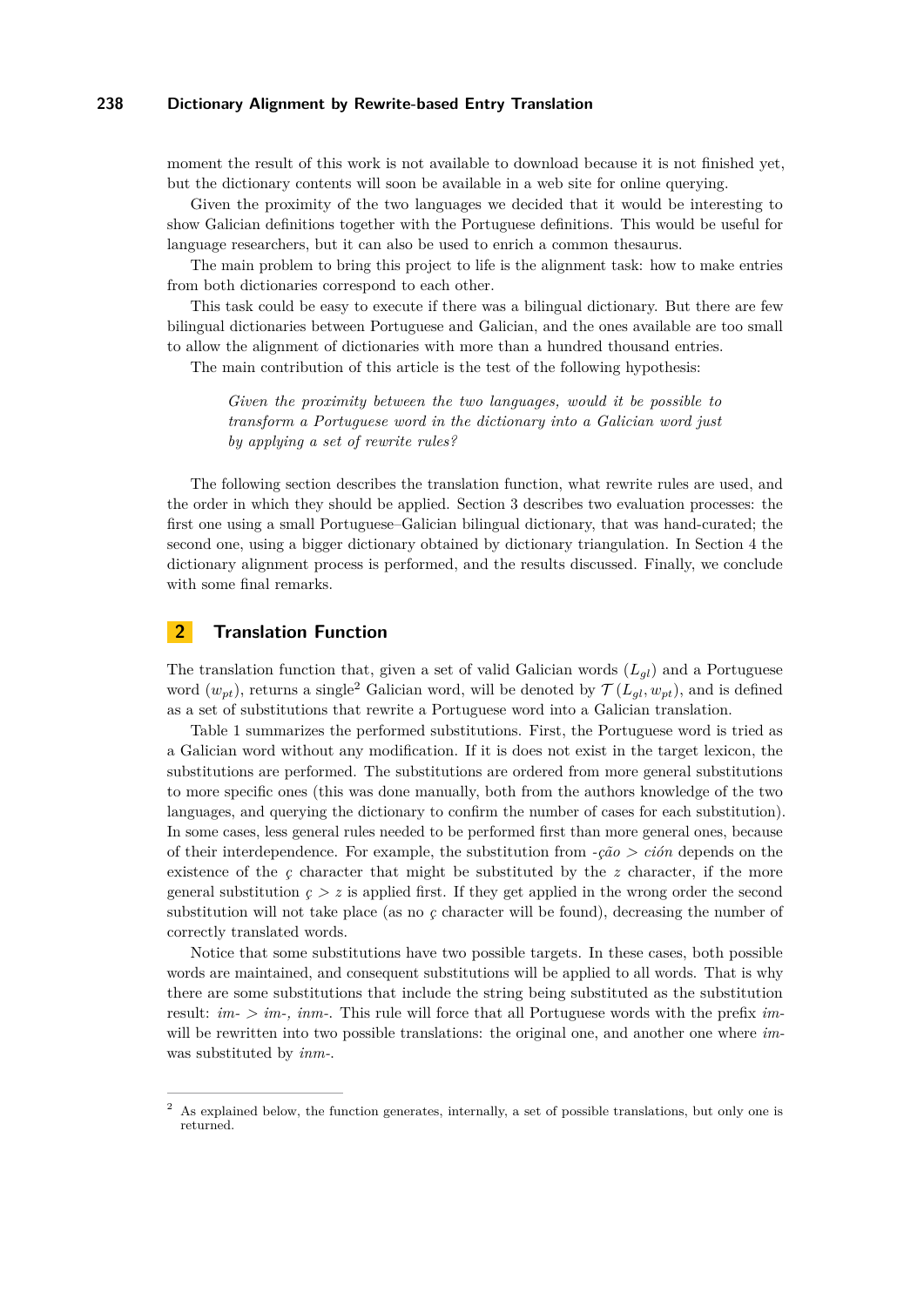At the end of the substitution process each possible translation is checked against the Galician lexicon  $(L_{gl})$ , and the first one that exists is returned (this one,  $w_{gl}$ , is the translation of *wpt* using the translation function). This means that, internally, the translation function is over-generating words (both correct words and non-existent words), given that they can be filtered before returning, using the target lexicon.

To exemplify the rewrite rules, starting with the word *impassível*, we can derive:

*impassível ><sup>A</sup> impasível ><sup>M</sup> impasíbel, impasible >AI impasíbel, impasible, inmpasíbel, inmpasible*

The words from this list of generated words are then searched in the Galician lexicon and the first one that exists is returned as correct: *impasíbel*.

# <span id="page-2-0"></span>**3 Evaluation**

To evaluate the substitutions we performed two different runs, using two different dictionaries. The first one uses a small translation dictionary from Galician to Portuguese that was hand-curated. The second experiment was performed on a Galician–Portuguese dictionary obtained by triangulation using different pivot languages. The following sections explain the used metrics, detail the origin of these dictionaries, and present and discuss the obtained results.

#### **3.1 Evaluation Metrics**

The two evaluations were performed using hypothesis testing. Table [2](#page-4-0) presents the Type I and Type II error matrix. Cell counts are computed as follows:

- **(TP) True Positives** a Portuguese word is correctly transformed by the translation function into one of the possible corresponding translations;
- **(FP) False Positives** the proposed translation for the Portuguese word is not the correct one, but is listed in the Galician lexicon (it is present in the dictionary as a translation for some other word);
- **(TN) True Negative** the proposed translation for the Portuguese word is not listed in the Galician lexicon, but is a correct translation. This can never happen because if the translation is correct, then it exists in the gold standard, and therefore, it will necessarily exist in the Galician lexicon (as it is computed from the gold standard). Thus, it is impossible to have such a word:  $TN = 0$ .
- **(FN) False Negative** whenever the proposed translation word does not exist in the Galician lexicon, and is not a correct translation. This happens every time the translation is not in the Galician lexicon (as it is computed from the translation pairs).

To evaluate the proposed substitutions we computed the usual metrics: accuracy, precision, recall and  $F_1$  measure, using the standard formulae.

$$
accuracy = \frac{TP + TN}{TP + TN + FP + FN}
$$
\n(1)

$$
precision = \frac{TP}{TP + FP}
$$
 (2)

# **S L AT E 2 0 1 3**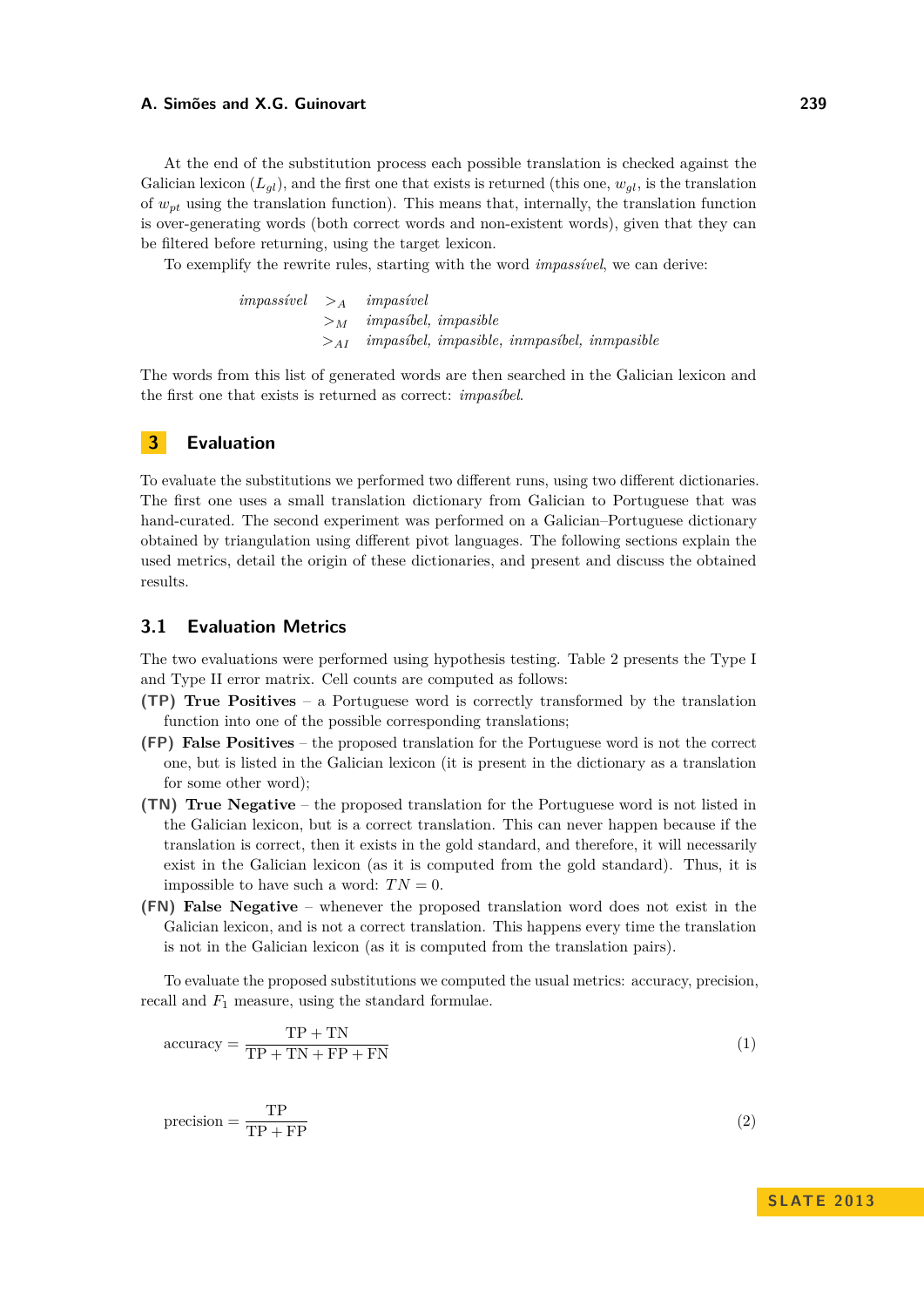# **240 Dictionary Alignment by Rewrite-based Entry Translation**

| Identifier   | Substitution                                      | Examples                                                                          |
|--------------|---------------------------------------------------|-----------------------------------------------------------------------------------|
| ID           |                                                   | $mesmo > mesmo$ , normativa > normativa                                           |
| A            | ss > s                                            | passo > paso                                                                      |
| B            | j > x                                             | $sujeito > suxeito, injectar > inxectar$                                          |
| $\mathcal C$ | -ção > -ción,-zón                                 | $\alpha$ divinhação > adiviñación, coração > corazón                              |
| D            | C > Z                                             | $la \varphi > la zo$ , carroça > carroza                                          |
| Ε            | $nh$ > $ñ$                                        | $unha > u\tilde{n}a$                                                              |
| F            | -dizer > -dicir                                   | $contradizer > contract, desdizer > desdicir$                                     |
| G            | z ([eiéíêî]) > c                                  | brane > bronze                                                                    |
| H            | lh > 11                                           | alho > allo                                                                       |
| $\rm I$      | vr > br                                           | $livro \geq libro$                                                                |
| $_{\rm J}$   | $-$ agem > $-$ axe                                | arbitragen > arbitrage                                                            |
| Κ            | g ([eiéíêî]) > x                                  | faringe > farinxe, agência > axencia                                              |
| L            | $-i$ vel > $-i$ bel, $-i$ ble                     | amável > amable, amábel                                                           |
| М            | $-ivel$ > $-ibel$ , $-ible$                       | possible, posibel                                                                 |
| N            | -velmente > belmente,-blemente                    | $previsible$ > previsibelmente, previsible-<br>mente                              |
| О            | $-eio > -eo$                                      | alheio > alleo                                                                    |
| Ρ            | $-\hat{a}ncia > -ancia$                           | $abundância > abundancia, alternância > al-$<br>ternancia                         |
| Q            | -ência > -encia                                   | $abstin\hat{e}ncia > abstinencia, ag\hat{e}ncia > axencia$                        |
| $\mathbf R$  | -aria > -ería,-aría                               | $livraria > librería, libraría; tesouraria >$<br>tesourería, tesouraría           |
| $\mathbf S$  | -ário > -ario                                     | $operatoro perário > operario, vestiário > vestiario$                             |
| T            | $-\text{óri}[\text{oa}] > -\text{ori}[\text{oa}]$ | $absolute\acute{o}rio > absolute\acute{o}rio, aleat\acute{o}ria > aleato-$<br>ria |
| U            | $-são > -sión, -són$                              | ilusão > ilusión, brasão > brasón                                                 |
| V            | $-r$ ão > $-r$ ón, $-r$ án                        | padrão > padrón, alcorão > alcorán                                                |
| W            | $-m\tilde{a}o > -m\tilde{o}n,$ -mán               | $lim\tilde{a}o$ > $lim\tilde{on}$ , $caim\tilde{a}o$ > $caim\tilde{an}$           |
| Х            | -ião > ión,-ián                                   | $anci\tilde{a}o > anci\tilde{a}n$ , anfitri $\tilde{a}o > anfitri\tilde{o}n$      |
| Υ            | $-$ ício > $-$ icio                               | edifício > edificio                                                               |
| Z            | $\neg$ óide > $\neg$ oide                         | $\alpha$ steróide $\alpha$ asteroide                                              |
| AA           | $-i$ dio > $-i$ dio                               | presídio > presidio                                                               |
| AВ           | $-\hat{a}$ nico > $-\hat{a}$ nico                 | $mec\hat{a}nico > mec\hat{a}nico$                                                 |
| AC           | $-édia > -edia$                                   | comédia > comedia                                                                 |
| AD           | $-cimento$ > $-cemento$                           | $reconhecimento > reco\tilde{n}ecemento$                                          |
|              |                                                   | (always as suffix, not as a word)                                                 |
| AE           | $-m > -n$                                         | $a l \epsilon m > a l \epsilon n$                                                 |
| ΑF           | $-$ crever > $-$ cribir                           | $\mathit{escrever} > \mathit{escribir}, \mathit{inscreen} > \mathit{inscribir}$   |
| AG           | $-u > -u, -o$                                     | $mau > mao$ , $museu > museo$ , $ateu > ateo$                                     |
| AН           | $-var > -bar$                                     | reprovar > reprobar<br>(when $-var$ is kept, full word matches the PT<br>word)    |
| AI           | $im-$ > $im-$ , $im-$                             | $inortalidade > inmortalidade, improvável >$<br>$improb$ ábel                     |
| AJ           | qua- > cua-, ca-                                  | $quanticamente > cuanticamente, quadro >$<br>cadro                                |
| АK           | qua > cua                                         | adequad o > a decuado                                                             |
| $\rm AL$     | $-x$ ão > $-x$ ón, $-x$ ión                       | $\text{inflex}$ ão $>$ inflexión, paixão $>$ paixón                               |
| ΑM           | rv > rv, rb                                       | $preservação > preservación, estorvar > estor-$<br>$_{bar}$                       |
| AN           | $-iver$ > $-ivir$                                 | $conviver > convivir, sobreviver > sobrevivir$                                    |

<span id="page-3-0"></span>**Table 1** List of the translation function substitutions, by application order.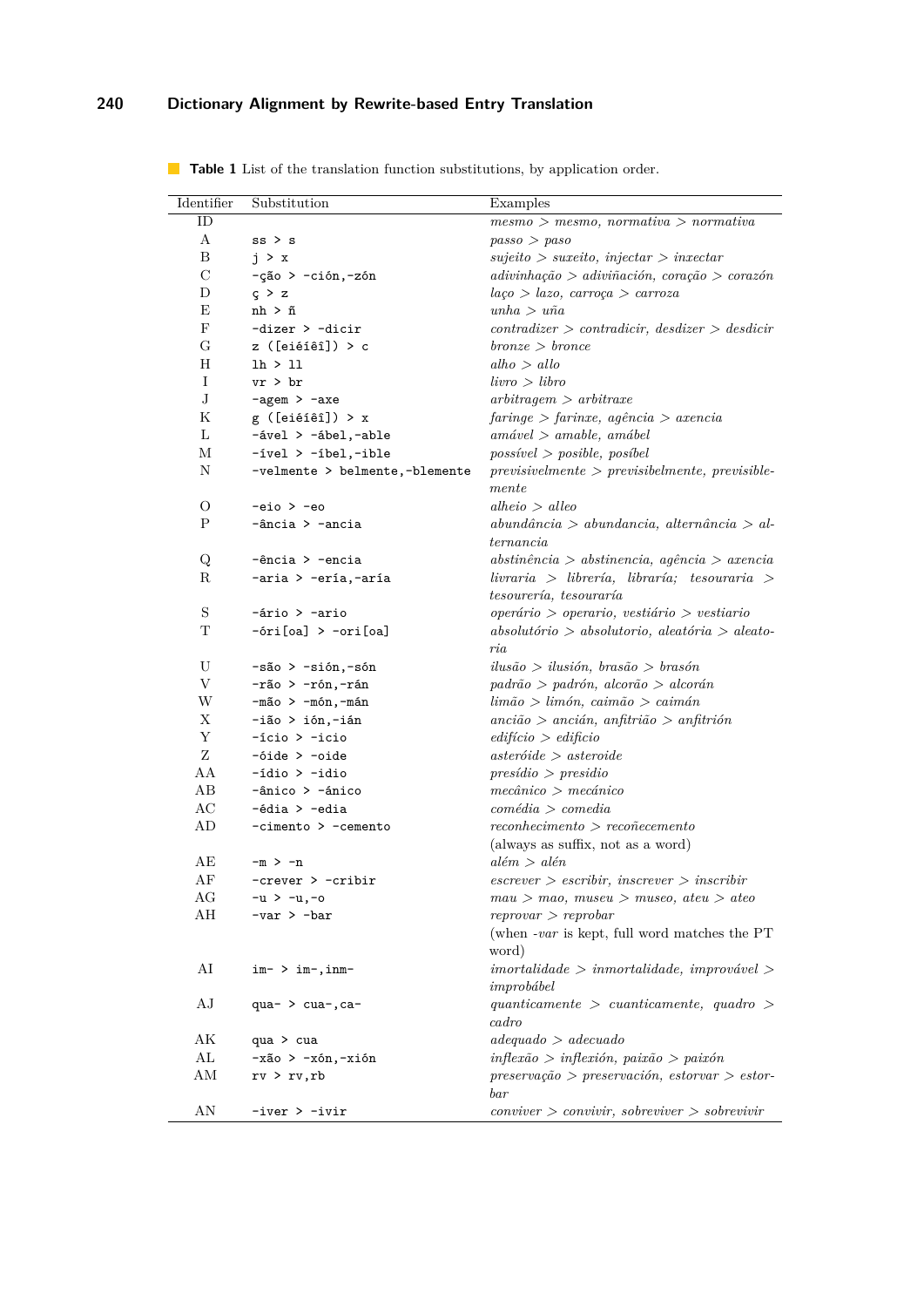$$
\text{recall} = \frac{\text{TP}}{\text{TP} + \text{FN}}\tag{3}
$$

$$
F_1 = 2 \times \frac{\text{precision} \times \text{recall}}{\text{precision} + \text{recall}}
$$
 (4)

For better understanding of these measures, the evaluation tables presented in the next sections include two additional columns: one with the number of correct translations; and the other one with the number of additional correct translations generated by the application of that substitution.

## **3.2 Evaluation 1: Gold Standard**

The rules were defined with a gold standard dictionary that was used to evaluate the substitutions relevancy, and the better sequence to use. For that purpose we downloaded a Portuguese–Galician translation dictionary from the Apertium project [\[4\]](#page-10-7). All multiword sequences were removed, and a spell checker was used in the Portuguese portion of the dictionary to detect words written in the Brazil orthography (that were manually rewritten to the European Portuguese orthography), words that were written according to the Orthographic Agreement of 1990 (the dictionary to align uses orthography before 1990), and some other wrong words were also fixed.

After this cleaning process, the dictionary counts 9 224 pairs. Note that each pair maps a Portuguese word to a set of possible Galician translations. Table [3](#page-5-0) presents the results. Each line refers to a different run, adding a new rule to the rule set. The first line, labeled as *ID*, corresponds to the first run, without any substitution. Looking into the accuracy for that line, one can see that 58% of the Portuguese words in the dictionary do not need translation, as they are shared across languages. In the second line the substitution *A* is activated  $(s \ge s)$ , leading to more 163 correct translations. For the third run, and before substitution *B* is ran, the system performs the substitution *A*. This means that each row includes the previous substitutions, and this explains the relevance of the delta column, which shows the number of accepted translations that each substitution generates<sup>[3](#page-4-1)</sup>

There are some rules with a small delta, like rule *Z*. Nevertheless, the suffix *-oide* is specific of technical terms. The small dictionary used for this specific evaluation does not cover technical terms (with few exceptions), and we expect the rule to be more productive with a bigger dictionary.

At the end of the experiment we were able to keep the precision above 99.5% (higher than the obtained without any substitution) and a recall of 79.5% (compared with the 58.6% obtained without substitutions) resulting in a slight good  $F_1$  measure.

<span id="page-4-0"></span>**Table 2** Hypothesis Type I and type II error matrix.

| $\mathcal{T}(L_{ql}, w_{pt}) = w_{ql}$ |     | Correct Incorrect |
|----------------------------------------|-----|-------------------|
| $w_{al}$ is a Galician word            | TР  | FP                |
| $w_{ql}$ is not a Galician word        | TN. | FN.               |

<span id="page-4-1"></span><sup>&</sup>lt;sup>3</sup> In fact, not exactly, as words might need more than one substitution to be correct.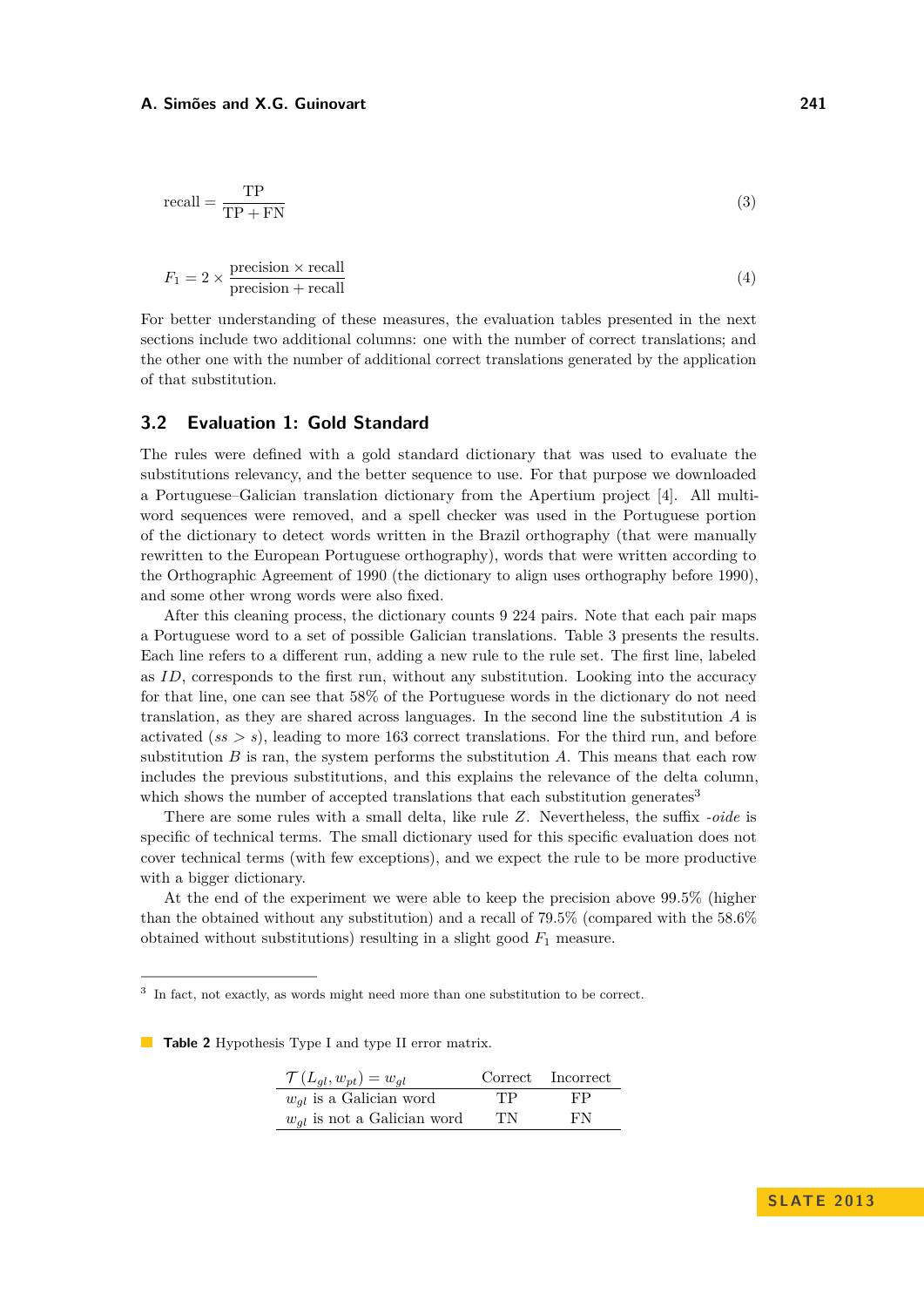<span id="page-5-0"></span>**Table 3** Given 9 226 pairs mapping Portuguese words to a set of possible Galician words, the table presents precision, recall and *F*<sup>1</sup> measure; accuracy, total of correct words, and delta of correct words from last run. Note that substitutions are cumulative (meaning that when substitution *B* is performed, substitution *A* was performed before).

| Subst. Id.                | Precision | Recall     | $F_1$       | Accuracy     | Correct | Δ                 |
|---------------------------|-----------|------------|-------------|--------------|---------|-------------------|
| ID                        | 0.9954    | 0.5859     | 0.7376      | 0.5843       | 5390    | 5390              |
| $\bf{A}$                  | 0.9952    | 0.6038     | 0.7516      | 0.6020       | 5553    | 163               |
| $\, {\bf B}$              | 0.9951    | 0.6158     | 0.7608      | 0.6139       | 5663    | 110               |
| $\overline{C}$            | 0.9952    | $0.6567\,$ | 0.7912      | 0.6546       | 6038    | 375               |
| $\mathbf D$               | 0.9951    | 0.6687     | 0.7999      | 0.6665       | 6148    | 110               |
| ${\bf E}$                 | 0.9952    | 0.6782     | 0.8066      | 0.6760       | 6235    | 87                |
| ${\bf F}$                 | 0.9952    | 0.6786     | 0.8070      | 0.6764       | 6239    | $\overline{4}$    |
| $\mathbf G$               | 0.9953    | 0.6838     | 0.8107      | $\,0.6816\,$ | 6287    | 48                |
| $\boldsymbol{\mathrm{H}}$ | 0.9953    | 0.6927     | 0.8169      | 0.6905       | 6369    | $82\,$            |
| $\bf I$                   | 0.9953    | 0.6934     | 0.8174      | 0.6911       | 6375    | $\,6$             |
| $\bf J$                   | 0.9953    | 0.6964     | 0.8195      | 0.6942       | 6403    | $\ensuremath{28}$ |
| ${\bf K}$                 | 0.9955    | 0.7210     | 0.8363      | 0.7187       | 6629    | 226               |
| $\mathbf{L}$              | 0.9955    | 0.7256     | 0.8394      | 0.7232       | 6671    | 42                |
| $\mathbf M$               | 0.9955    | 0.7284     | 0.8413      | 0.7260       | 6697    | $26\,$            |
| $\rm N$                   | 0.9957    | 0.7482     | 0.8544      | 0.7458       | 6879    | 182               |
| $\mathcal{O}$             | 0.9957    | 0.7496     | 0.8553      | 0.7472       | 6892    | 13                |
| ${\bf P}$                 | 0.9957    | 0.7515     | 0.8565      | 0.7490       | 6909    | $17\,$            |
| Q                         | 0.9957    | 0.7588     | 0.8612      | 0.7563       | 6976    | 67                |
| ${\bf R}$                 | 0.9957    | 0.7602     | 0.8621      | 0.7577       | 6989    | 13                |
| $\mathbf S$               | 0.9958    | 0.7680     | 0.8672      | 0.7655       | 7061    | $72\,$            |
| T                         | 0.9958    | 0.7703     | 0.8686      | 0.7678       | 7082    | $21\,$            |
| $\ensuremath{\mathrm{U}}$ | 0.9958    | 0.7772     | ${ 0.8731}$ | 0.7747       | 7146    | 64                |
| $\ensuremath{\mathbf{V}}$ | 0.9958    | 0.7780     | 0.8735      | 0.7755       | 7153    | $\!\!7$           |
| W                         | 0.9958    | 0.7783     | 0.8737      | 0.7758       | 7156    | 3                 |
| $\mathbf X$               | 0.9958    | 0.7796     | 0.8746      | 0.7771       | 7168    | 12                |
| Y                         | 0.9958    | 0.7806     | 0.8752      | 0.7781       | 7177    | $\boldsymbol{9}$  |
| Z                         | 0.9958    | 0.7807     | 0.8753      | 0.7782       | 7178    | $\mathbf{1}$      |
| AA                        | 0.9958    | 0.7813     | 0.8756      | 0.7787       | 7183    | $\bf 5$           |
| AB                        | 0.9958    | 0.7818     | 0.8759      | 0.7793       | 7188    | $\overline{5}$    |
| AC                        | 0.9958    | 0.7822     | 0.8762      | 0.7797       | 7192    | $\overline{4}$    |
| $\mbox{AD}$               | 0.9959    | 0.7836     | 0.8770      | 0.7810       | 7204    | 12                |
| AE                        | 0.9959    | 0.7855     | 0.8783      | 0.7830       | 7222    | 18                |
| AF                        | 0.9959    | 0.7863     | 0.8787      | 0.7837       | 7229    | $\overline{7}$    |
| AG                        | 0.9957    | 0.7876     | 0.8795      | 0.7849       | 7240    | 11                |
| AН                        | 0.9957    | 0.7882     | 0.8799      | 0.7856       | 7246    | $\,6$             |
| AI                        | 0.9958    | 0.7903     | 0.8812      | 0.7876       | 7265    | 19                |
| AJ                        | 0.9956    | 0.7928     | 0.8827      | 0.7900       | 7287    | 22                |
| АK                        | 0.9956    | 0.7940     | 0.8834      | 0.7912       | 7298    | 11                |
| AL                        | 0.9956    | 0.7947     | 0.8839      | 0.7920       | 7305    | 7                 |
| AM                        | 0.9956    | 0.7951     | 0.8842      | 0.7924       | 7309    | $\overline{4}$    |
| AN                        | 0.9956    | 0.7955     | 0.8844      | 0.7927       | 7312    | $\,3$             |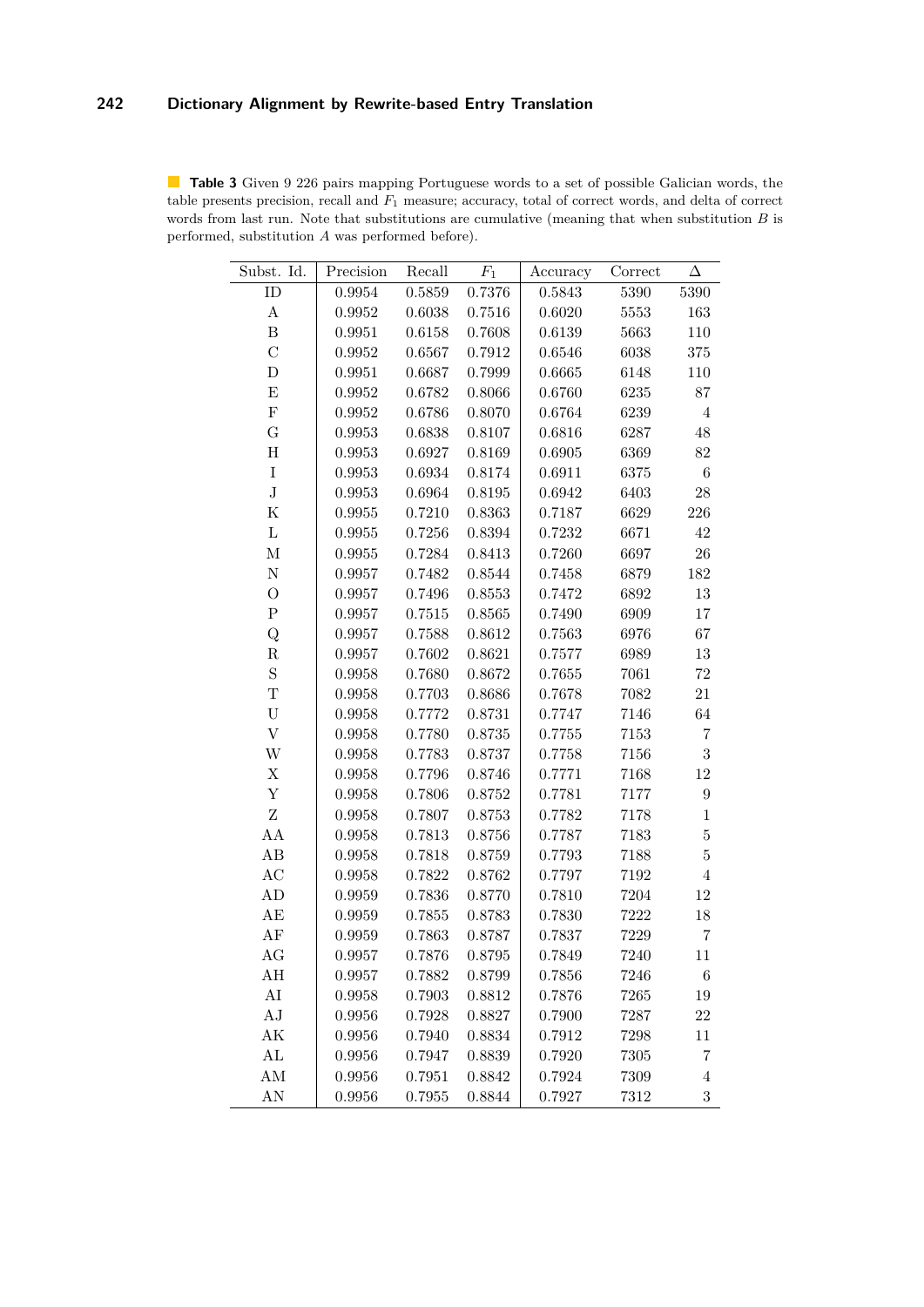### <span id="page-6-1"></span>**3.3 Evaluation 2: Triangulated Dictionary**

The dictionary used in the previous section is not a large dictionary. When trying to evaluate the translation algorithm in a bigger bilingual dictionary we hit a wall: the scarcity of free Portuguese–Galician dictionaries.

To solve this issue we performed triangulation with different dictionaries:

- Using the Portuguese–Spanish (12 340 pairs) and the Spanish–Galician (7 581 pairs)  $\mathbf{r}$ bilingual dictionaries from the Apertium translation software, resulting in a Portuguese– Galician bilingual dictionary with 5 045 pairs;
- Using the Portuguese–Spanish (12 340 pairs) and the Spanish–English (24 912 pairs) bilingual dictionaries from the Apertium translation software, and an English–Galician (17 626 pairs) bilingual dictionary from the CLUVI project [\[6\]](#page-10-8), resulting in a Portuguese– Galician bilingual dictionary with 6 644 pairs;
- Using the Portuguese–English (14 600 pairs) from a merchandising application offered years ago by a beverages make, and the English–Galician (17 626 pairs) bilingual dictionary from CLUVI project, resulting in a Portuguese–Galician bilingual dictionary with 8 589 pairs.

These three dictionaries obtained, and the original Portuguese–Galician dictionary used in the previous section, were added together, resulting in a 14 492 pairs bilingual dictionary (5 268 more pairs than the original dictionary).

Before presenting the results, a brief explanation of how the triangulation process was performed, and how the dictionaries were merged together is in order:

- **Triangulation:** Each one of the dictionaries used in any of the triangulation processes contains lists of pairs, mapping words from the source language to a list of words in the target language. Therefore, the process needs two source dictionaries  $\mathcal{D}_1: L_S \mapsto \mathcal{P}(L_I)$ and  $\mathcal{D}_2: L_I \mapsto \mathcal{P}(L_T)$ . For each word in the source language S we feed each possible translation (language *I*) to the second dictionary, obtaining a set of possible translations in our target language (language *T*):  $\mathcal{D}_1 \circ \mathcal{D}_2 : L_S \mapsto \mathcal{P}(L_T)$ . Note that this composition is defined as the composition of  $\mathcal{D}_2$  for each word  $w_I$  that results from applying  $\mathcal{D}_1$  to a specific source words *wS*.
- **Addition:** The addition of two dictionaries  $\mathcal{D}_1: L_S \mapsto \mathcal{P}(L_T)$  and  $\mathcal{D}_2: L_S \mapsto \mathcal{P}(L_T)$  $\overline{\phantom{a}}$ results in a dictionary  $\mathcal{D}_{1+2}: L_S \mapsto \mathcal{P}(L_T)$  where, for each word  $w_S$  from the source language, we compute the union the the possible translations from each dictionary.

Using the same substitution process as described earlier, we obtain the results presented in table [4.](#page-7-0) With this bigger dictionary, with possibly more errors, we get some more words that maintain orthography between languages, but also more words where substitutions produce valid words. The precision drops from the previous  $99\%$  to  $96.6\%$  (still above  $95\%$ ), and the recall from the nearly 80% from the previous evaluation to 68.9%. The *F*<sup>1</sup> measure keeps above 0.80.

# <span id="page-6-0"></span>**4 Dictionary Alignment**

As explained before, our main goal is the alignment of entries from *Dicionário-Aberto* (DA) with the revised edition of the *Diccionario de Sinónimos da Lingua Galega* (DSLG).

One problem with this process is that DA uses an old Portuguese orthography, but some work has already been initiated to modernize its language. Although the Portuguese orthography is changing again (with the late adoption of an Orthography Agreement from 1990 [\[3\]](#page-10-9)), the process of modernization is being performed to the orthography used before 1990. The main reason is that it is easy to migrate it to the current orthography [\[1\]](#page-10-10), but the inverse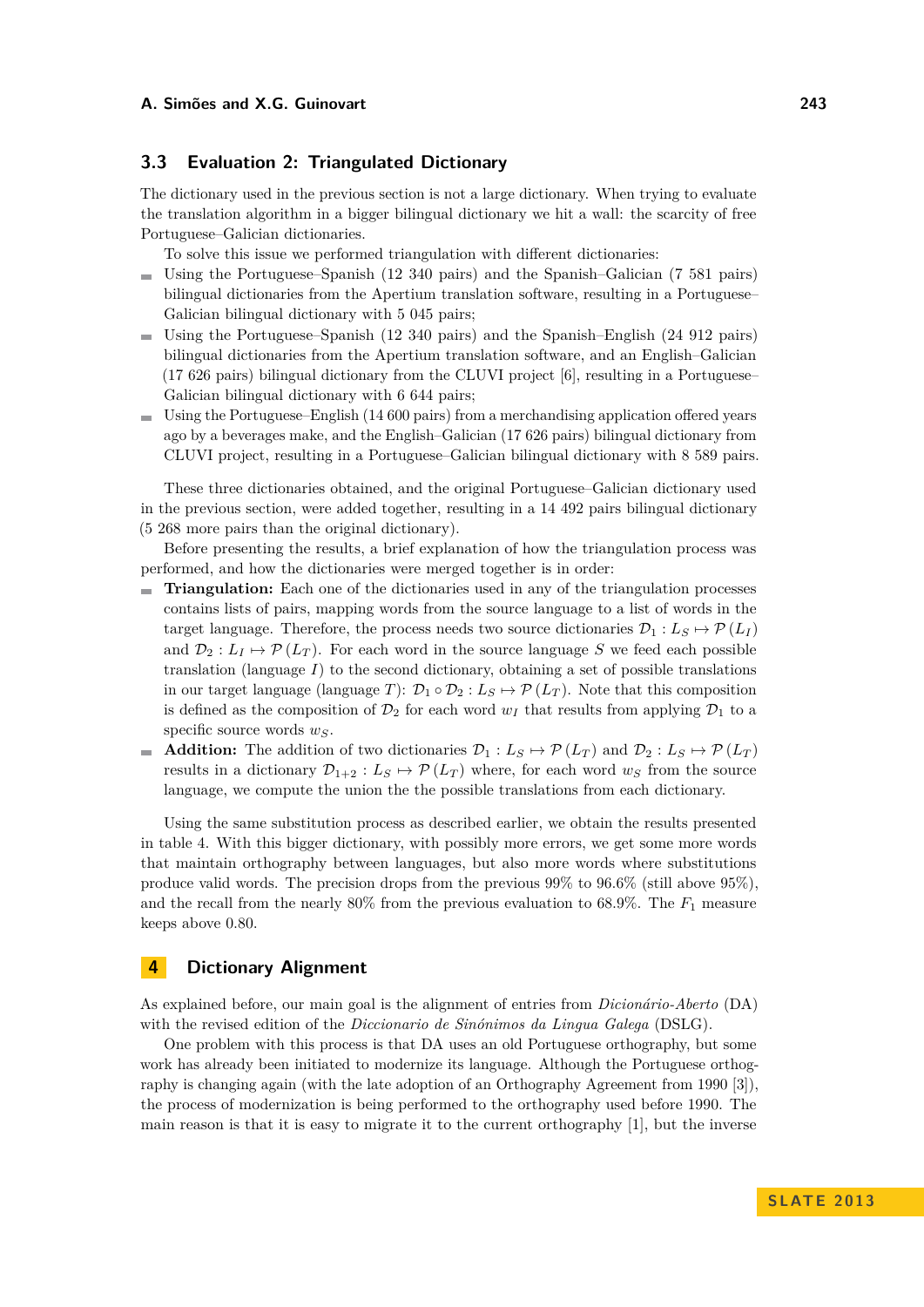<span id="page-7-0"></span>**Table 4** Given 14 492 pairs mapping Portuguese words to a set of possible Galician words, the table presents precision, recall and *F*<sup>1</sup> measure; accuracy, total of correct words, and delta of correct words from last run. Note that substitutions are cumulative (meaning that when substitution *B* is performed, substitution *A* was performed before).

| Subst. Id.                | Precision | Recall     | $F_1$      | Accuracy | Correct | Δ                |
|---------------------------|-----------|------------|------------|----------|---------|------------------|
| ID                        | 0.9668    | 0.5022     | 0.6611     | 0.4937   | 7155    | 7155             |
| A                         | 0.9664    | 0.5176     | 0.6741     | 0.5084   | 7368    | 213              |
| $\boldsymbol{B}$          | 0.9663    | 0.5275     | 0.6824     | 0.5179   | 7506    | 138              |
| $\mathcal{C}$             | 0.9668    | 0.5646     | 0.7129     | 0.5538   | 8026    | 520              |
| $\mathbf D$               | 0.9661    | 0.5746     | 0.7206     | 0.5633   | 8163    | 137              |
| ${\bf E}$                 | 0.9658    | 0.5831     | 0.7272     | 0.5713   | 8279    | 116              |
| ${\bf F}$                 | 0.9658    | 0.5834     | 0.7274     | 0.5716   | 8283    | $\overline{4}$   |
| G                         | 0.9656    | 0.5875     | 0.7305     | 0.5754   | 8339    | 56               |
| $\boldsymbol{\mathrm{H}}$ | 0.9648    | 0.5953     | 0.7363     | 0.5827   | 8444    | 105              |
| $\bf I$                   | 0.9648    | 0.5958     | 0.7367     | 0.5831   | 8451    | $\overline{7}$   |
| $\bf J$                   | 0.9649    | 0.5986     | 0.7388     | 0.5858   | 8490    | 39               |
| ${\bf K}$                 | 0.9654    | 0.6204     | $0.7554\,$ | 0.6069   | 8795    | $305\,$          |
| L                         | 0.9656    | $0.6274\,$ | 0.7606     | 0.6136   | 8893    | 98               |
| $\mathbf M$               | 0.9656    | 0.6311     | 0.7633     | 0.6172   | 8944    | 51               |
| $\rm N$                   | 0.9662    | 0.6439     | 0.7728     | 0.6297   | 9126    | 182              |
| $\mathcal{O}$             | 0.9661    | 0.6451     | 0.7736     | 0.6308   | 9142    | 16               |
| ${\bf P}$                 | 0.9662    | 0.6470     | 0.7750     | 0.6327   | 9169    | 27               |
| Q                         | 0.9663    | $0.6542\,$ | 0.7802     | 0.6396   | 9269    | 100              |
| ${\bf R}$                 | 0.9663    | $0.6556\,$ | 0.7812     | 0.6410   | 9289    | $20\,$           |
| $\mathbf S$               | 0.9662    | 0.6631     | 0.7865     | 0.6481   | 9392    | 103              |
| T                         | 0.9661    | 0.6657     | 0.7882     | 0.6505   | 9427    | $35\,$           |
| U                         | 0.9662    | 0.6719     | 0.7926     | 0.6565   | 9514    | 87               |
| $\ensuremath{\mathbf{V}}$ | 0.9661    | $0.6730\,$ | 0.7934     | 0.6575   | 9529    | 15               |
| W                         | 0.9662    | 0.6735     | 0.7937     | 0.6579   | 9535    | 6                |
| X                         | 0.9660    | 0.6746     | 0.7944     | 0.6590   | 9550    | 15               |
| Y                         | 0.9659    | 0.6757     | 0.7951     | 0.6600   | 9564    | $14\,$           |
| Z                         | 0.9659    | 0.6759     | 0.7952     | 0.6601   | 9566    | $\overline{2}$   |
| AA                        | 0.9659    | 0.6762     | 0.7955     | 0.6604   | 9571    | $5\,$            |
| AB                        | 0.9659    | 0.6768     | 0.7959     | 0.6610   | 9579    | $8\,$            |
| AC                        | 0.9659    | 0.6771     | 0.7961     | 0.6613   | 9584    | $\bf 5$          |
| AD                        | 0.9660    | 0.6781     | 0.7968     | 0.6623   | 9598    | $14\,$           |
| AE                        | 0.9660    | 0.6797     | 0.7979     | 0.6638   | 9620    | 22               |
| AF                        | 0.9660    | 0.6804     | 0.7984     | 0.6644   | 9629    | $\boldsymbol{9}$ |
| AG                        | 0.9659    | 0.6814     | 0.7991     | 0.6654   | 9643    | 14               |
| AН                        | 0.9660    | 0.6819     | 0.7994     | 0.6659   | 9650    | 7                |
| AI                        | 0.9661    | 0.6841     | 0.8010     | 0.6681   | 9682    | 32               |
| AJ                        | 0.9660    | 0.6863     | 0.8025     | 0.6701   | 9711    | $\,29$           |
| АK                        | 0.9660    | 0.6873     | 0.8032     | 0.6711   | 9726    | 15               |
| AL                        | 0.9661    | 0.6881     | 0.8037     | 0.6718   | 9736    | 10               |
| AM                        | 0.9660    | 0.6884     | 0.8039     | 0.6721   | 9740    | 4                |
| AN                        | 0.9660    | 0.6887     | 0.8041     | 0.6724   | 9744    | 4                |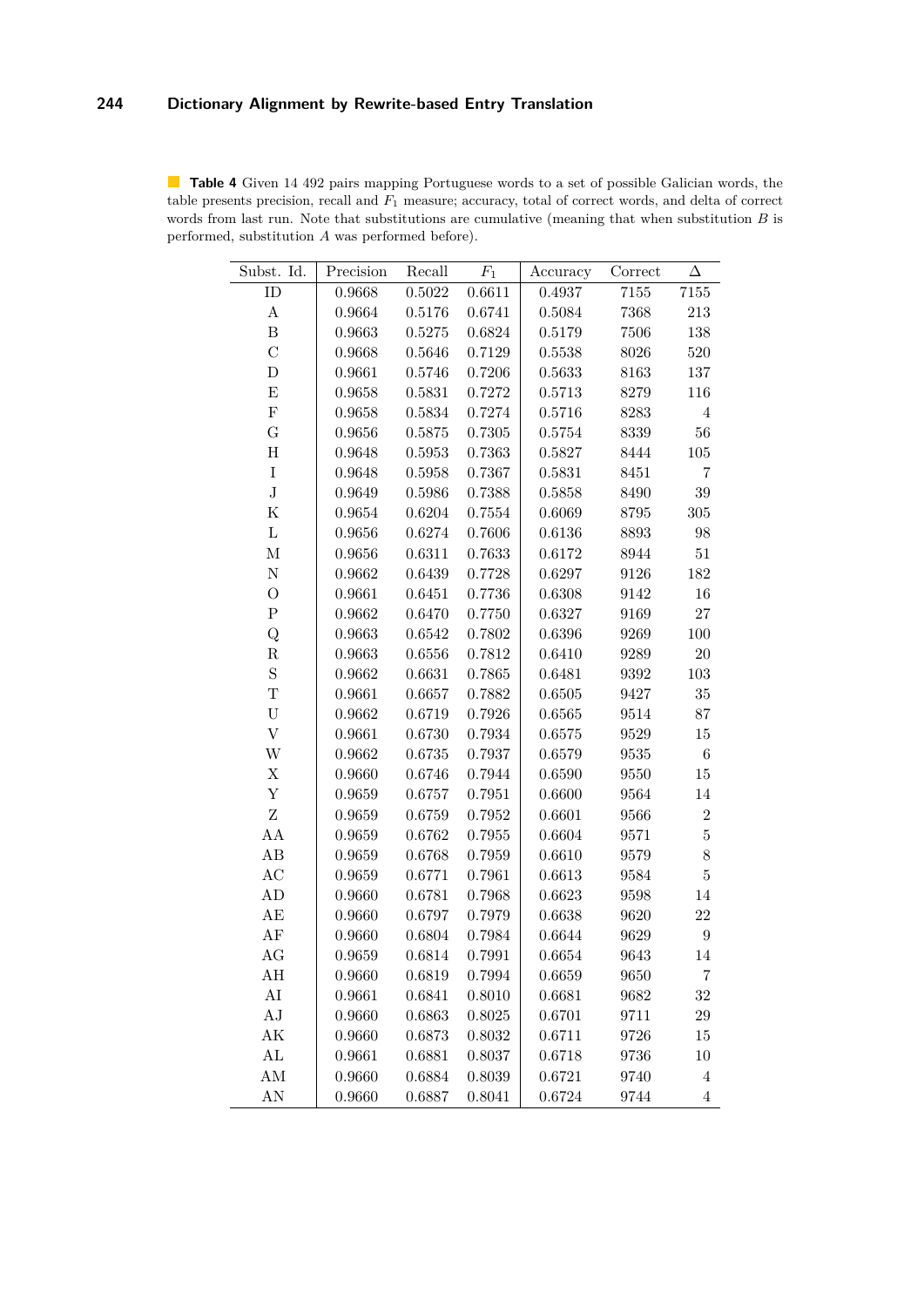|                  | Portuguese Words |             | Galician Words |            |  |
|------------------|------------------|-------------|----------------|------------|--|
| Substitution     | Count            | Percentage  | Count          | Percentage |  |
| ID               | 12711            | $15.3502\%$ | 12711          | 33.7475%   |  |
| $\boldsymbol{A}$ | 13082            | 15.7982%    | 13065          | 34.6874%   |  |
| $\boldsymbol{B}$ | 13447            | 16.2390%    | 13421          | 35.6326%   |  |
| $\overline{C}$   | 14348            | 17.3270%    | 14321          | 38.0220%   |  |
| $\mathbf D$      | 14764            | 17.8294%    | 14728          | 39.1026%   |  |
| E                | 15174            | 18.3245%    | 15138          | 40.1912%   |  |
| $\overline{F}$   | 15179            | 18.3306%    | 15143          | 40.2044%   |  |
| G                | 15311            | 18.4900%    | 15263          | 40.5230%   |  |
| H                | 15856            | 19.1481%    | 15807          | 41.9673%   |  |
| $\mathbf I$      | 15874            | 19.1699%    | 15820          | 42.0019%   |  |
| $\mathbf J$      | 15953            | 19.2653%    | 15899          | 42.2116%   |  |
| $\mathbf K$      | 16365            | 19.7628%    | 16306          | 43.2922%   |  |
| $\Gamma$         | 16571            | 20.0116%    | 16512          | 43.8391%   |  |
| $\mathbf{M}$     | 16683            | 20.1468%    | 16624          | 44.1365%   |  |
| $\overline{N}$   | 16716            | 20.1867%    | 16657          | 44.2241%   |  |
| $\overline{O}$   | 16752            | 20.2302%    | 16693          | 44.3197%   |  |
| $\mathbf P$      | 16797            | 20.2845%    | 16738          | 44.4391%   |  |
| Q                | 16969            | 20.4922%    | 16910          | 44.8958%   |  |
| $\mathbf R$      | 17003            | 20.5333%    | 16944          | 44.9861%   |  |
| S                | 17150            | 20.7108%    | 17091          | 45.3763%   |  |
| $\overline{T}$   | 17237            | 20.8159%    | 17178          | 45.6073%   |  |
| $\mathbf U$      | 17359            | 20.9632%    | 17300          | 45.9312%   |  |
| $\bar{V}$        | 17420            | 21.0369%    | 17361          | 46.0932%   |  |
| W                | 17436            | 21.0562%    | 17377          | 46.1357%   |  |
| $\mathbf X$      | 17469            | 21.0960%    | 17410          | 46.2233%   |  |
| Y                | 17505            | 21.1395%    | 17445          | 46.3162%   |  |
| $\mathbf{Z}$     | 17505            | 21.1395%    | 17445          | 46.3162%   |  |
| AA               | 17511            | 21.1468%    | 17451          | 46.3321%   |  |
| AB               | 17521            | 21.1588%    | 17461          | 46.3587%   |  |
| AC               | 17524            | 21.1625%    | 17464          | 46.3667%   |  |
| AD               | 17564            | 21.2108%    | 17504          | 46.4729%   |  |
| AE               | 17586            | 21.2373%    | 17526          | 46.5313%   |  |
| ΑF               | 17596            | 21.2494%    | 17536          | 46.5578%   |  |
| AG               | 17647            | 21.3110%    | 17564          | 46.6322%   |  |
| AH               | 17669            | 21.3376%    | 17584          | 46.6853%   |  |
| AI               | 17712            | 21.3895%    | 17627          | 46.7994%   |  |
| AJ               | 17740            | 21.4233%    | 17648          | 46.8552%   |  |
| AK               | 17765            | 21.4535%    | 17673          | 46.9215%   |  |
| AL               | 17784            | 21.4764%    | 17693          | 46.9746\%  |  |
| AM               | 17813            | 21.5115%    | 17718          | 47.0410%   |  |
| AN               | 17817            | 21.5163%    | 17722          | 47.0516\%  |  |
| $_{\rm DIC}$     | 20084            | 24.2540%    | 19989          | 53.0705%   |  |
|                  |                  |             |                |            |  |

<span id="page-8-0"></span>**Table 5** Substitution used, the number of words from the Portuguese dictionary with translation (and corresponding percentage), the number of words from the Galician dictionary used as translations (and the corresponding percentage).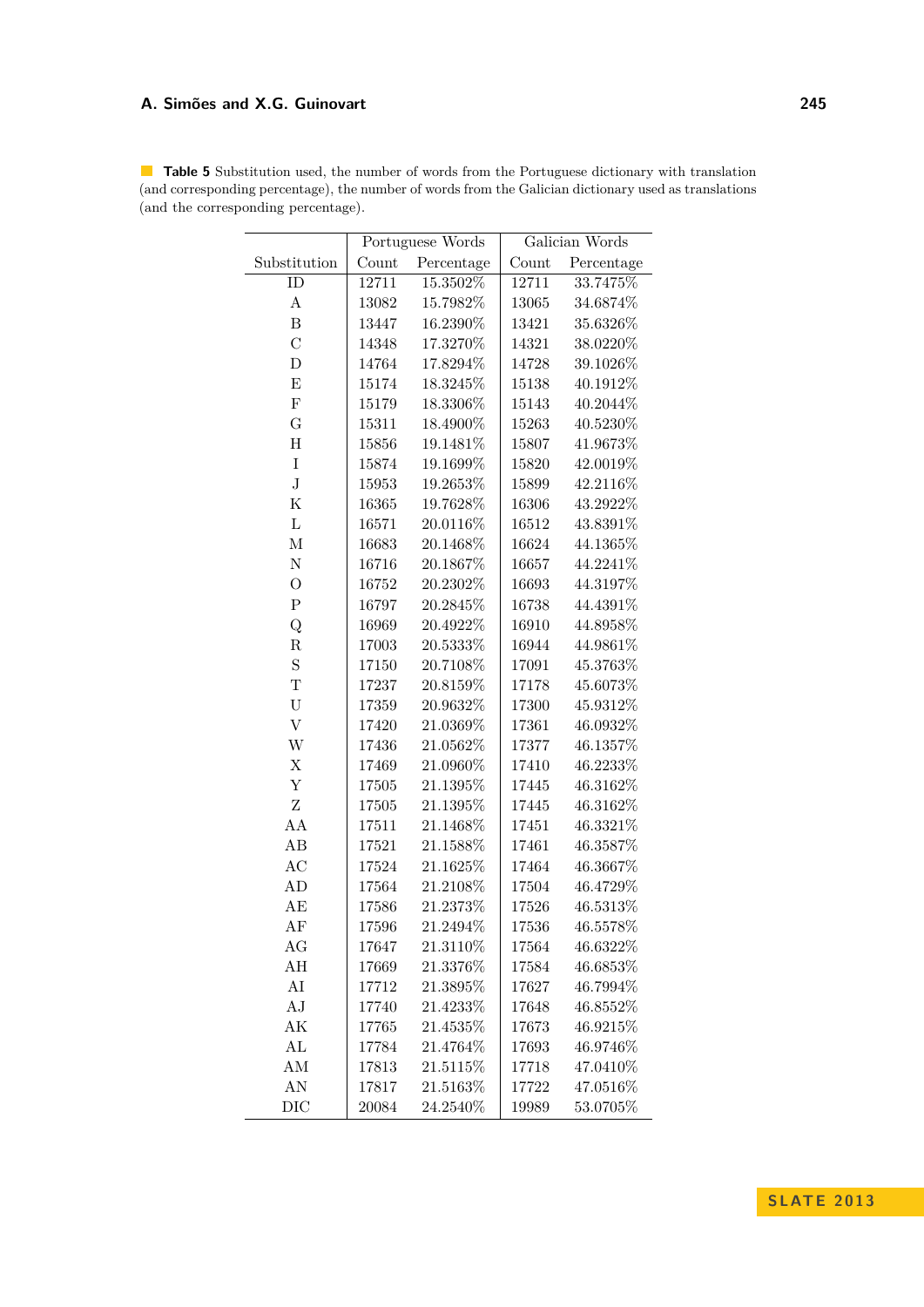#### **246 Dictionary Alignment by Rewrite-based Entry Translation**

process is not injective. Also, the rules used to translate Portuguese words into Galician words take advantage of the orthography before 1990: they would be harder to write for modern Portuguese as it is more ambiguous.

DA has more than 128 000 entries, but as we are also maintaining words in the old orthography, the number of real different words is lower. Also, as the modernization process is not 100% accurate, and to remove some extra error from this process, we used the *Vocabulário Ortográfico do Português*[4](#page-9-0) [\[2\]](#page-10-11) (VOP) to filter what words to align. The removal of duplicate entries (like *pharmácia* and *farmácia*, where only the latter should be used) results in about 110 000 different entries. The VOP lexicon includes more than 155 000 different words. The intersection of these two lexicons includes 82 807 entries. These are the entries we are trying to align at this moment. Regarding the DSLG lexicon, it has 24 571 entries (41 923 meanings or groups of synonyms), totalling 37 665 unique words (entries or synonyms).

Table [5](#page-8-0) presents the results of the alignment process. Although the difference between pure string matching (identity function) and the use of substitutions is not huge if we look into percentages, the truth is that the use of substitutions was able to align about five thousand words, and almost half of the Galician dictionary was used as a translation. The final line of the table (identified as DIC) is the result of using the substitutions and, for those words that after being translated do not exist in the target lexicon, using the dictionary used in the second evaluation we performed (section [3.3\)](#page-6-1), resulting in a few more than two thousand words recognized.

The big difference between these two dictionaries, and the fact of their being dictionaries (and therefore including a lot of unfrequent words) explain the low percentage of success. Nevertheless, further research should be done in order to understand how the substitutions set can be made better for bigger result sets.

# **5 Final Remarks**

In this paper we present an approach to translate Portuguese words in a dictionary into Galician words using a set of string substitutions. Although the approach is unable to translate all words (and that was never our goal), it can be used to translate a reasonable amount of Portuguese words with a decent precision value.

Nevertheless, we deliberately ignored a relevant problem: false friends. These are words that have the same or similar writing in Portuguese and Galician, but have different meanings. There are mainly two different situations:

- two words that share a subset of the meanings. For instance, *talho* (PT) and *tallo* (GL) share the majority of their senses, but there are some of them that are specific to Portuguese (for example, the place where meat is sold);
- two words that have complete different meanings. An example would be the word *presunto* (written in the same way in the two languages) that means *ham* in Portuguese (a noun), but means *alleged* in Galician (an adjective);

In the first case the alignment between the two entries should be kept. But the second case is completely wrong, and should probably be removed from the alignments. In order to do that, a list of false friends would be needed, or some kind of heuristic to detect the semantic distance between the dictionary entries. In any case, this research direction should be followed in the near future in order to guarantee a high quality level in the dictionary alignment results.

<span id="page-9-0"></span><sup>4</sup> Portuguese Orthographic Vocabulary